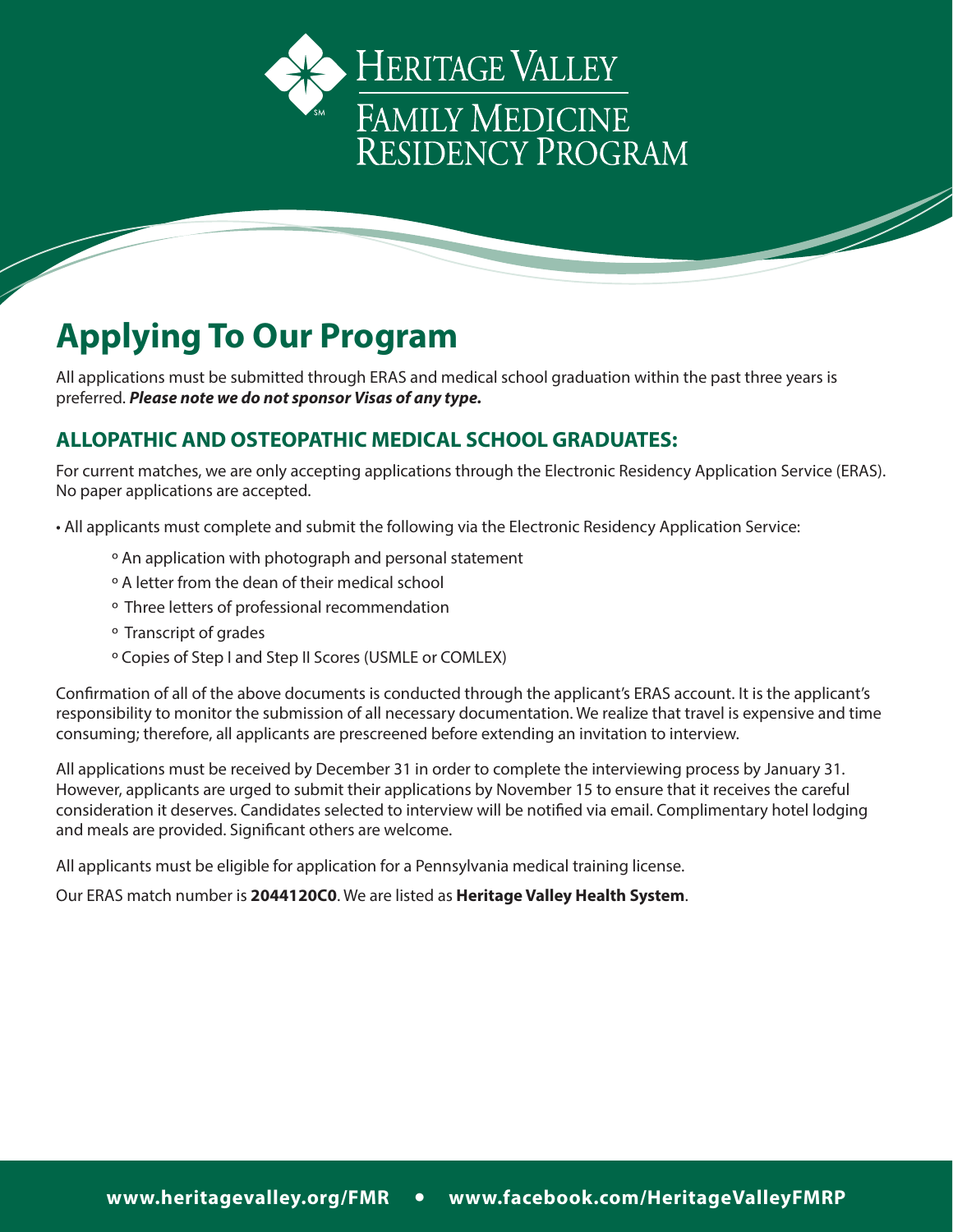

### **FOREIGN MEDICAL SCHOOL GRADUATES:**

To be eligible, applicants must:

- º Have completed, in an accredited college or university in the United States, undergraduate premedical education of the quality acceptable for matriculation in an accredited United States medical school
- º Have studied at a medical school outside the United States and Canada but listed in the World Health Organization Directory of Medical Schools
- º Have completed all of the formal requirements of the foreign medical school except internship and/ or social service
- º Have attained a score satisfactory to the sponsoring medical school on a screening examination
- º Have passed either the Foreign Medical Graduate Examination in the Medical Sciences, Parts I & II of the examination of the National Board of Medical Examiners, or Steps 1 and 2 of the United States Medical Licensing Examination (USMLE)
- º Be a United States citizen, possess a permanent visa or have legal resident status (We don't sponsor H or J visas)
- º Speak fluent English

#### **Application Process:**

For current matches, we are only accepting applications through Electronic Residency Application Service (ERAS). No paper applications are accepted.

• All applicants must complete and submit the following via the Electronic Residency Application Service:

- º An application with photograph and personal statement
- º A letter from the dean of their medical school
- º Three letters of professional recommendation
- º Transcript of grades
- º Copies of Step I and Step II USMLE Scores

Our ERAS match number is **2044120C0**. We are listed as **Heritage Valley Health System**.

Confirmation of all of the above documents is conducted through the applicant's ERAS account. It is the applicant's responsibility to monitor the submission of all necessary documentation. We realize that travel is expensive and time consuming; therefore, all applicants are prescreened before extending an invitation to interview.

All applicants must be eligible for application for a Pennsylvania medical training license (see below).

All applications must be received by December 31 in order to complete the interviewing process by January 31. However, applicants are urged to submit their applications by November 15 to ensure it receives the careful consideration it deserves. Candidates selected to interview will be notified via email. Complimentary hotel lodging and meals are provided. Significant others are welcome.